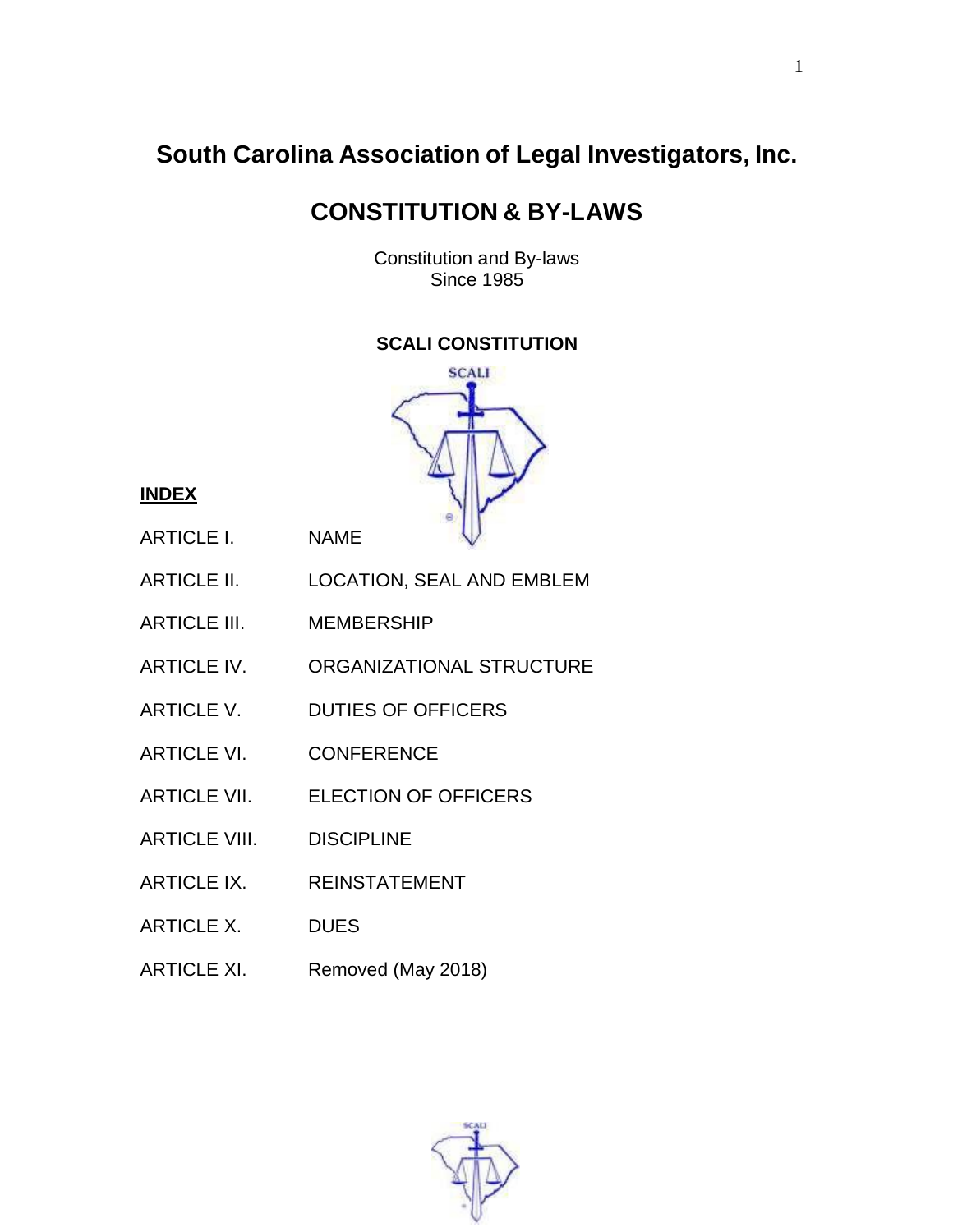## **South Carolina Association of Legal Investigators, Inc.**

## **CONSTITUTION**

#### **PREAMBLE**

We, the members of the South Carolina Association of Legal Investigators, Inc., in order to establish and promote a State Association, will organize, serve, and educate members, enforce professional ethics and canons, and establish a mutual feeling of trust, good will and friendship among agencies throughout the State of South Carolina.

## **ARTICLE I.** NAME

Section 1. The name of this association shall be known as the "South Carolina Association of Legal Investigators".

Section 2. This association shall be incorporated in the State of South Carolina as a non-profit corporation.

Section 3. Its purpose shall be to endorse, promote and safeguard the highest professional ethics of the legal investigative profession and to explore, cultivate and to advance those arts and sciences which will serve to raise the standards and techniques of legal investigation.

## **ARTICLE II.** LOCATION. SEAL AND EMBLEM

Section 1. The location of the principal office shall be with the current elected State Director in South Carolina (March 2001)

Section 2. The official emblem of this association shall be the following design: The outline of the State of South Carolina with a two-edged sword over the middle of it and the scales of justice across it.

Section 3. The official emblem of this association may be used only by members to identify them as members of the association on letterheads, cards, and advertising matters. Such an emblem shall not be used by a member for the purpose of identifying, promoting or advertising a school or a training course operated by a member for profit. Neither shall a member use the emblem to promote, publicize or advertise any publications offered for sale.

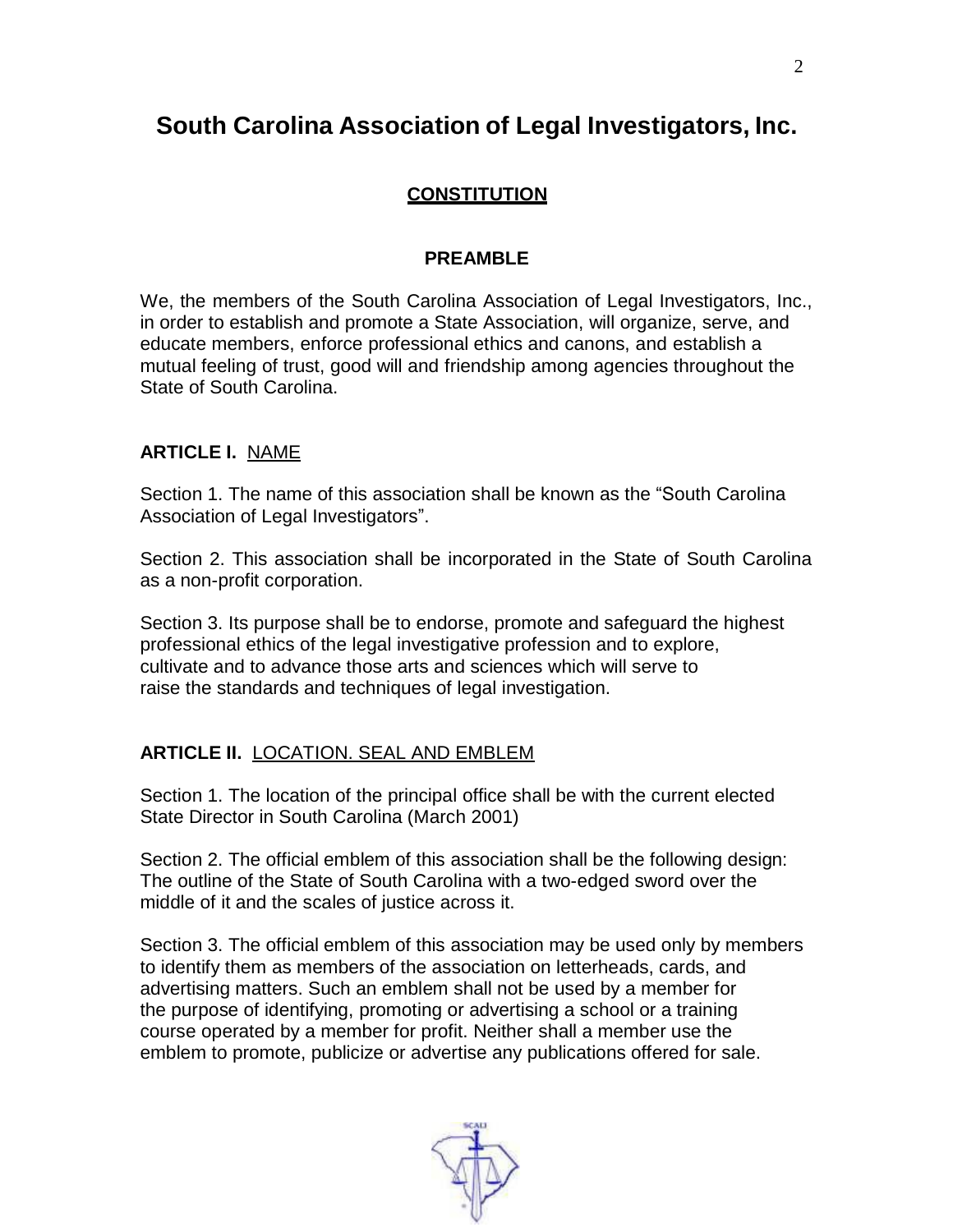Section 4. It is a condition of membership, and each and every member of this association agrees, that the use of the emblem of this association shall be, and is limited to the time during which their membership herein shall be in good standing, and each member hereby agrees that upon termination of their membership, that they will discontinue the use of said emblem.

Section 5. Removed (May 2018)

Section 6. Removed (May 2018)

Section 7. Moved to Article IV (May 2018)

#### **ARTICLE III.** MEMBERSHIP

Section 1. There shall be five classes of membership in this association, namely, active, honorary, retired, lifetime. and associate members; there shall be no provisions of affiliated memberships and/or inactive special members except as provided for in Section 3 of this Article. (May 2004)

Section 2. Membership in this association, upon acceptance and approval of the application, shall be open to all licensed private investigators, attorney staff investigators, and or public defender investigators. Public defender and law firm investigators should provide eligibility and proof of continued employment. Standard members can be verified through SCALI. (March 2001)

Section 3. Any member in good standing no longer employed as an investigator due to age or health may submit to the State Director, in writing, a request for Retired Member Status. The applicant shall state the reason requiring full retirement, to be approved by the Executive Committee. Upon approval, said applicant shall be granted full retirement status, with associate member benefits, and continued payment of dues. (May 2018)

Section 4. Any investigator, who qualifies under Section 2 of this Article, may be nominated by any member in good standing of this association to become an Honorary Member of this association. The reason for such nomination need to be submitted in writing to the Executive Committee. Upon approval by the Executive Committee, said applicant/nominee shall be granted Honorary Member status without payment of dues. (June 1990)

Section 5. Any member who has maintained continuous membership in this association for a period of Twenty (20) years without interruption shall be designated a "Lifetime Member" and as such shall be without payment of membership dues. (May 2004)

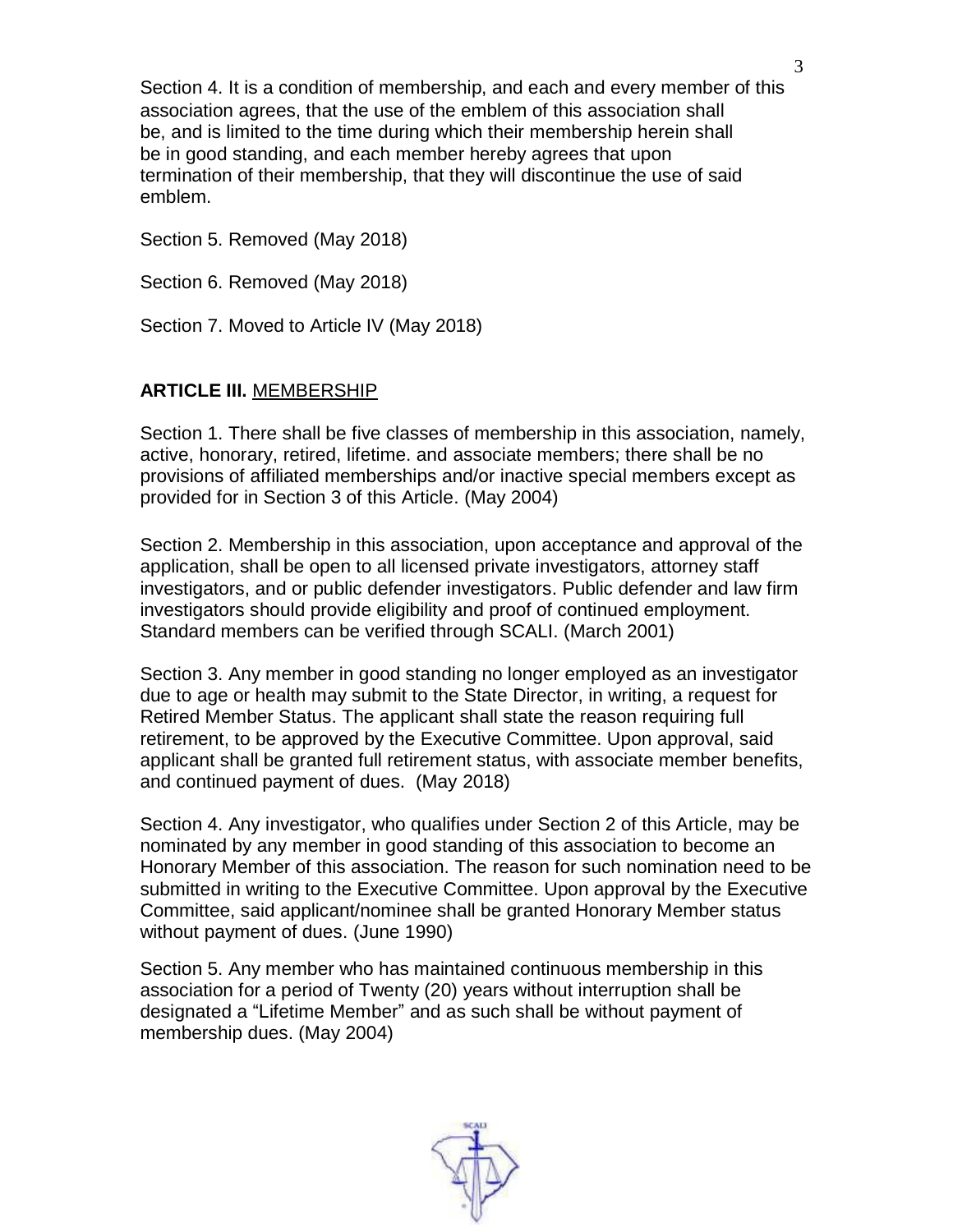Section 6. Associate Members shall be those members who are not licensed private or staff legal investigators, but are in parallel employment such as paralegals, insurance adjustors, law students, or other fields that parallel the private investigative profession. Associate Members will have no association voting privilege, but all other membership benefits are extended to such members. (May 2005)

Section 7. Removed (January 2012)

Section 8. The Executive Committee may expel any member when, after deliberation, they feel there is just cause. The State Director may expel any member for non-payment of dues.

Section 9. All applications for membership must be made in writing or through the SCALI website and must contain the following information, and such additional information as may be determined by the Executive Committee. (May 2018)

(a) An agreement to abide by the provisions of the Code of Ethics, Constitution and By-laws of this association.

(b) Each application must be accompanied by a non-refundable application fee in the amount set forth in the By-laws plus annual dues as required by Article X, Section 6.

(c) Subsequent applicants of any firm having one or more of its members in this association are relieved of paying the full no-refundable application fee but shall submit the reduced non-refundable application fee as set forth in the By-laws plus dues for one (1) year.

Section 10. All applications shall be reviewed by the membership chairperson. The membership committee will investigative the applicant's qualifications and history. The membership committee will then determine if the applicant is qualified for membership into this association. The majority of the Committee rules the determination and the State Director will act as a tie breaker in case of a tie. The Membership Committee is appointed by the State Director to carry out this section.

Section 11. The resignation of any member in good standing shall be accepted when made in writing to the State Director. The State Director, immediately upon receipt of such resignation, shall notify the resigning member that such resignation has been received and accepted.

Section 12. Removed (January 2012)

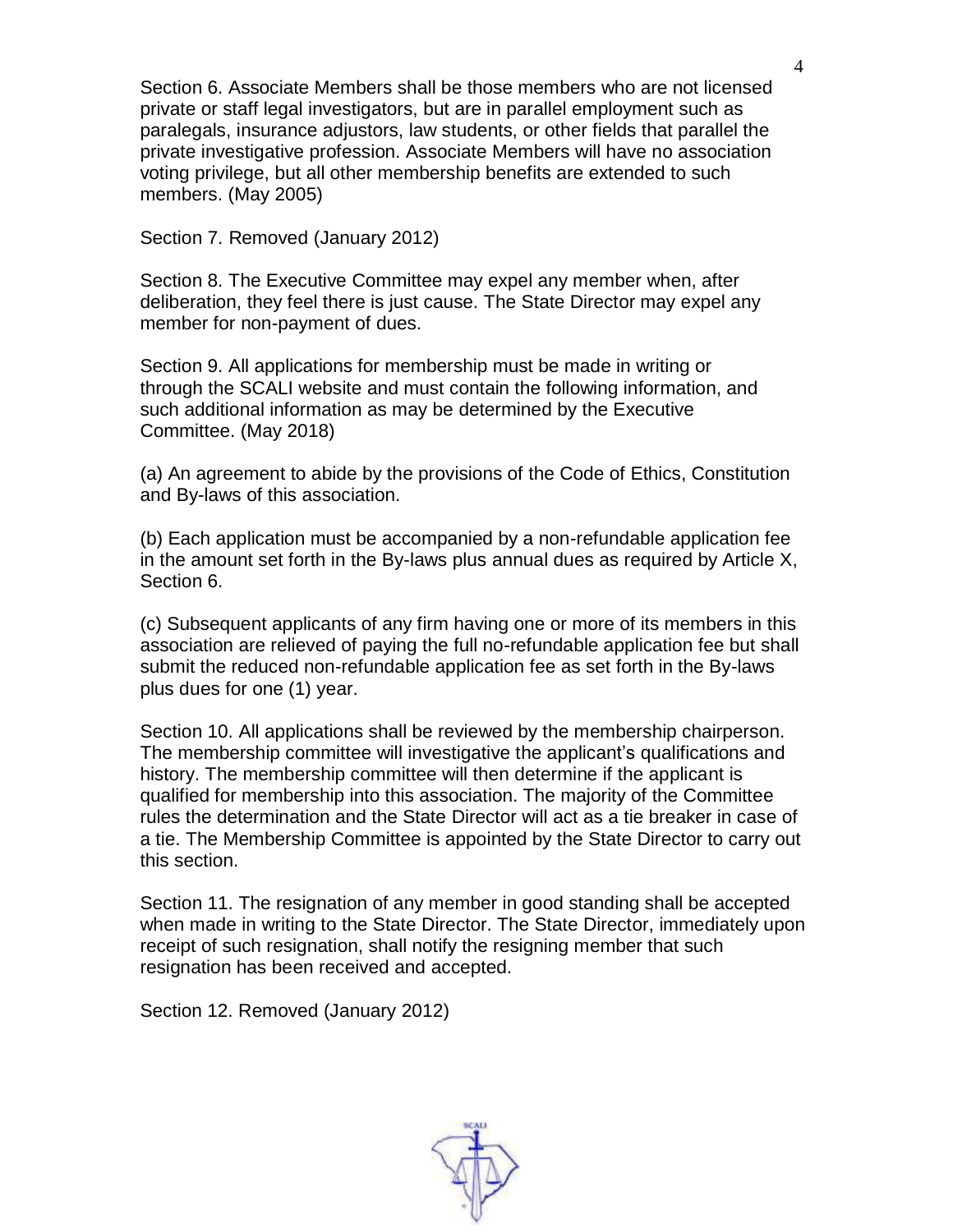#### **ARTICLE IV.** ORGANIZATIONAL STRUCTURE

Section 1. This association shall be governed by the Executive Committee.

Section 2. Whenever the Term "Executive Committee" is used in this constitution it shall mean and include the State Director, Six (6) Regional Director, and the previous State Director in good standing (to wit: Current on all dues, fees and licenses as set forth in Article III, Section 2, and attended at least Two (2) conferences or seminars, and Two (2) Executive Committee conferences or electronic meetings per year in office.) Also, Bob Joseph, a founding member of SCALI, shall serve in a Chairman Emeritus position as an advisor. The previous State Director and Chairman Emeritus shall serve without voting privileges. (May 2018)

Section 3. This association shall consist of Six (6) Regions. Each Region shall be represented by a Regional Director. The regions shall be known as follows and shall consist of the following South Carolina counties:

(a) Piedmont Region - Abbeville, Anderson, Cherokee, Greenville, Greenwood, Laurens, Oconee, Pickens, Spartanburg, Union and York

(b) Midland North Region - Calhoun, Chester, Fairfield, Kershaw, Lancaster, Lee, Newberry, Richland and Sumter

(c) Midland South Region - Aiken, Allendale, Bamberg, Barnwell, Edgefield, Lexington, McCormick, Orangeburg and Saluda

(d) Coastal North Region - Chesterfield, Clarendon, Darlington, Dillon, Florence, Georgetown, Horry, Marion, Marlboro, and Williamsburg

(e) Coastal South Region - Beaufort, Berkeley, Charleston, Colleton, Dorchester, Hampton and Jasper

(f) At-large Region - All States other than South Carolina (May 2010)

Section 4. The Executive Committee shall meet for the purpose of conducting business affairs of the association, fulfilling the duties and obligation of office, at least tri-annually.

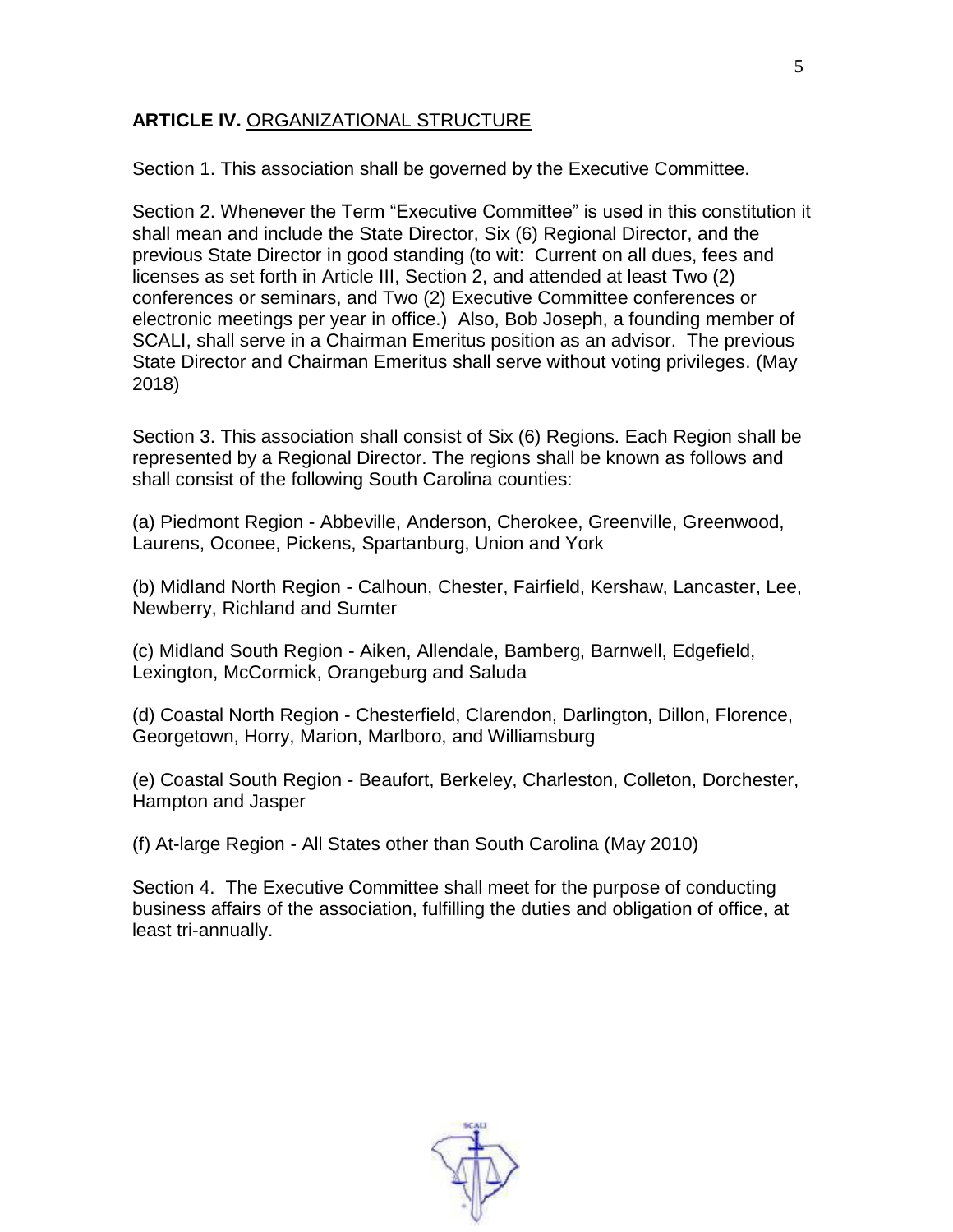#### **ARTICLE V.** DUTIES OF OFFICERS

Section 1. State Director

(a) The State Director may appoint committees and committee chair persons to handle any matter or recommendations as they may come up. All candidates for committee appointments shall disclose to the State Director:

i. All criminal convictions within the last ten (10) years for which the courtimposed sentence could have been thirty (30) days or more; and (May 2009)

ii. All fines or sanctions imposed upon them by SLED. (May 2009)

iii. All arrests must be reported to SCALI regardless of findings of guilt or convictions.

(b) Removed (May 2018)

(c) The State Director can appoint committee chairpersons who have 2 or more consecutive years of membership. Appointment of members who are current with all dues and fees and are in good member standing. As per article III, section 2 of the Constitution. Each committee must be properly identified, and members accepted by the appointed committee chairperson.

(d) The State Director may initiate emergency or special Executive Committee meetings for the purpose of voting to consider removal from office any elected officer who:

i. Has assumed to the contrary to the best interest of or interests in conflict with this association or investigators

ii. Does not comply with Article III, Section 2 of this Constitution; (3) does not responsibly fulfill the duties of the office elected to.

(e) The State Director will be responsible to initiate and distribute, to each member in good standing, a quarterly communication including: status and progress of all committees and such news and items that may be of interest or concern to the membership of this association.

(f) The State Director will be a voting member of the Executive committee and an Ex-officio member of all committees.

(g) The State Director shall not be required to pay any seminar or meeting registration fees. (May 1996)

(h) The State Director shall be reimbursed by the association for any lodging and incidental expenses he or she incurs while attending any association seminar or conference. (May 1996)

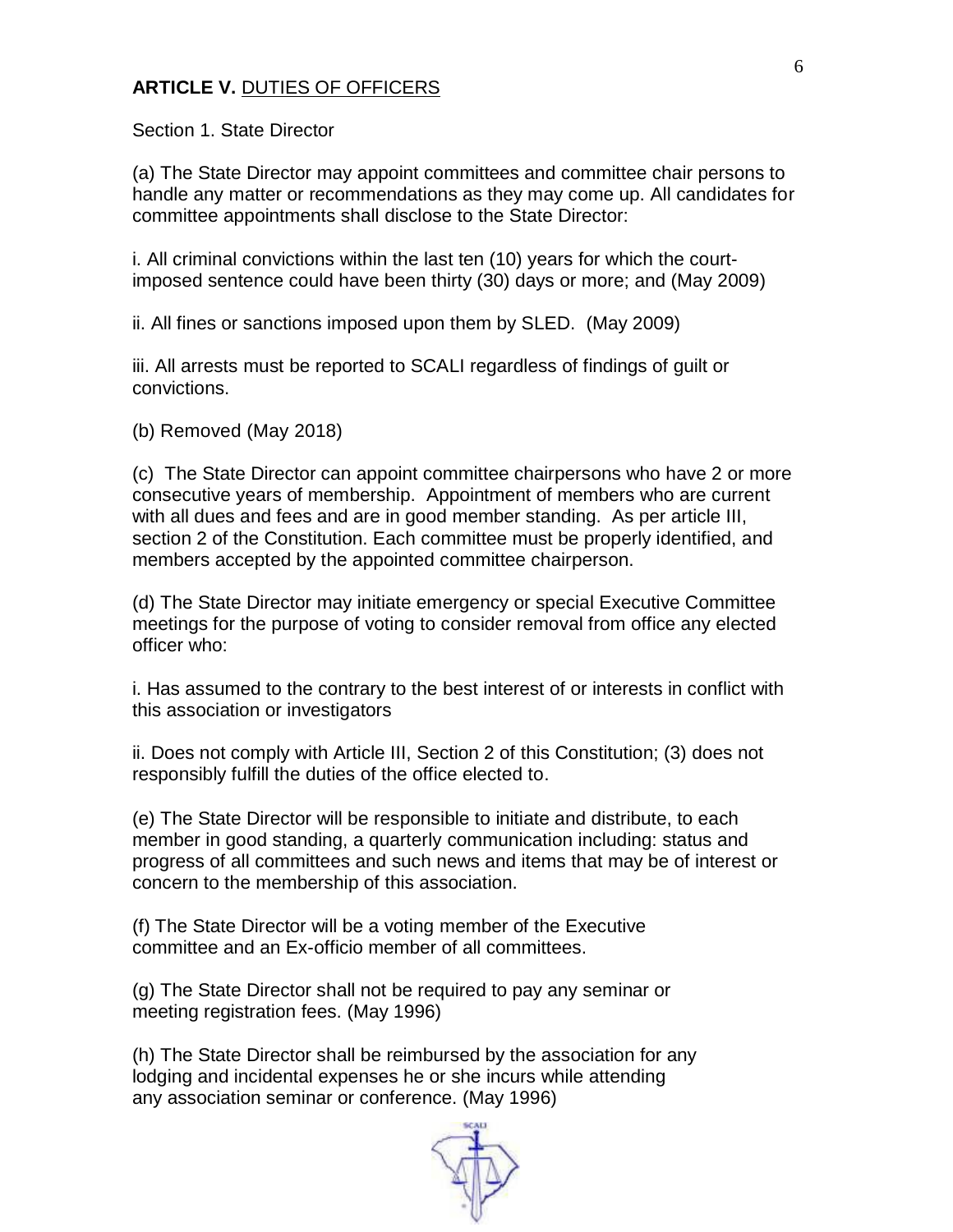#### Section 2. REGIONAL DIRECTORS

(a) The Regional Directors, together with the State Director, and the previous State Director shall compromise the Executive Committee. (May 2018)

(b) The principal duty of the Regional Director is to administer and coordinate the activities of the general membership within their assigned regions.

(c) As a member of the Executive committee each Regional Director shall have one vote only when in attendance at the Executive Committee meeting.

(d) The Regional Director shall be responsible to attend the annual meeting and all Executive Committee meetings. He or she shall not be required to pay any meeting or seminar registration fees. (May 1996)

(e) The Regional Director shall be responsible to promptly reply and attend to all inquiries, applications, and correspondence pertaining to Association business.

(f) The Regional Director shall be responsible to communicate in writing to each member of that Regional Director's region for the purpose of promoting the association programs, meetings, membership participation and recruitment of new members. The Regional Director shall be responsible for holding at least quarterly informal meetings within their region. (May 2018)

#### **ARTICLE VI.** CONFERENCE

Section 1. A regular conference of the South Carolina Association of Legal Investigators shall be held annually, to be preceded by a meeting of the Executive Committee.

Section 2. Proposals for the annual conference site, two-years hence, shall be accepted from members in good standing in attendance at the annual conference. (May 2018)

Section 3. The sponsor of the proposed site shall be afforded the opportunity to promote the location through the association website. (May 2018)

Section 4. Removed (January 30, 2012)

Section 5. In the event a place selected for an annual conference by the membership becomes unavailable by reason of unforeseen circumstances, a majority of the Executive Committee shall select another site either by a regular or special meeting thereof, or by a poll of Executive Committee.

Section 6. Moved to Section IV (May 2018)

Section 7. Removed (January 30, 2012)

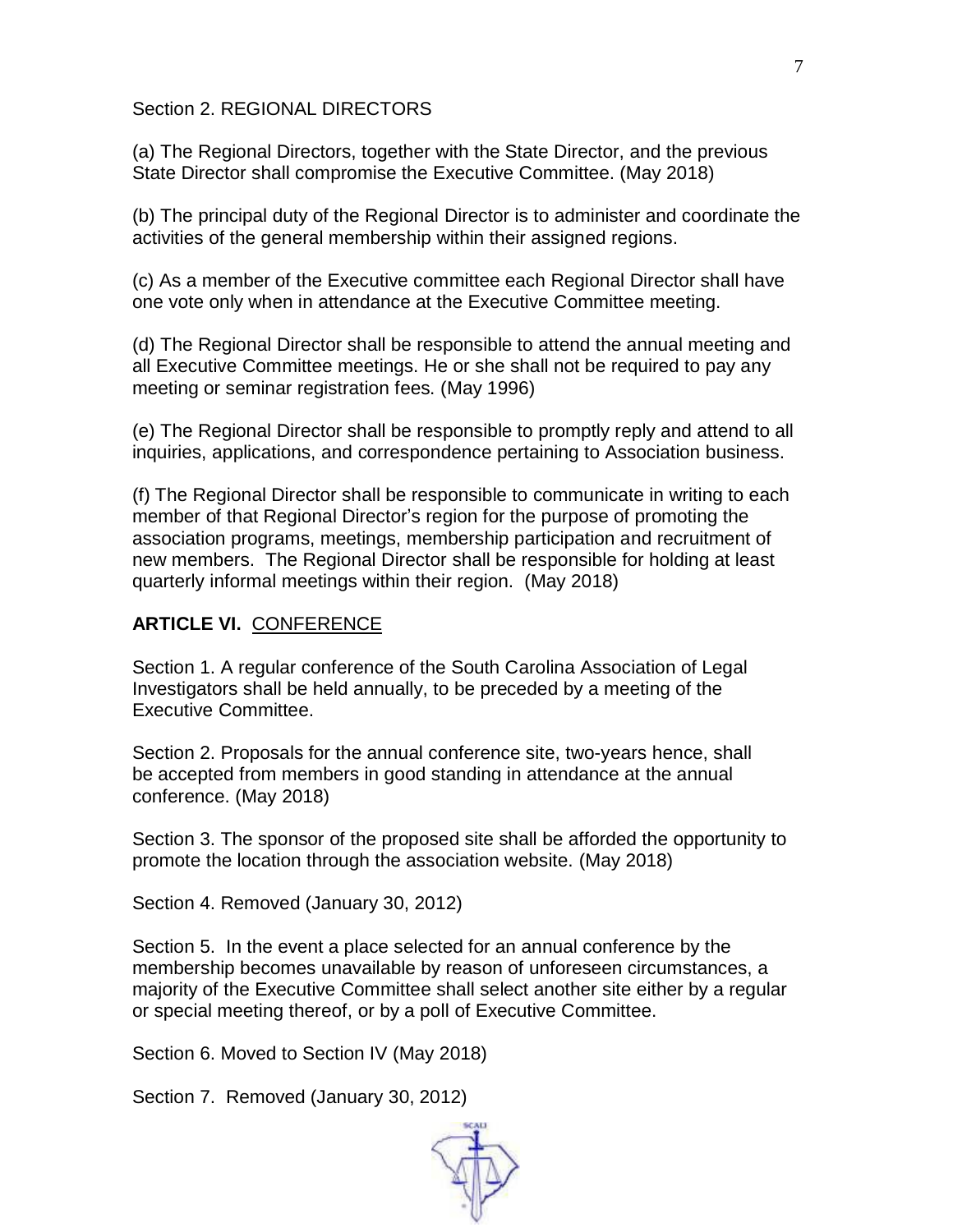#### **ARTICLE VII.** ELECTION OF OFFICERS

Section 1. The State Director shall be elected by secret, written ballot at the annual conference. A plurality vote of those members in good standing, voting in person, or by absentee ballot, shall be required for election or ratification. The terms of officers so elected shall be from installation through the annual conference the second following year. (May 1996)

Section 2. No person shall be eligible to hold the office of Regional Director unless he or she has been a member in good standing (to wit: Current on all dues, fees, and licenses as set forth in Article III, Section 2, and attended at least One (1) conference per year) for three (3) years immediately prior to the annual conference. The Regional Director must be a resident of their respective region. (May 2018)

(a) No person shall be eligible to hold the office of State Director unless he or she has been a member in good standing (to wit: Current on all dues, fees, and licenses as set forth in Article III, Section 2, and attended at least one (1) conference per year) for five (5) years immediately prior to the annual conference. The State Director must be a resident of South Carolina and a licensed investigator in South Carolina. (May 2018)

Section 3. Each member in good standing, when present in person at the annual conference shall have the right to nominate and vote for a declared candidate for office as set forth in Section 6 of this Article. In the event there are no declared candidates, nominations will be accepted from the floor.

Section 4. No vote, either by representation or by proxy, shall be allowed.

Section 5. Any member not in attendance at the annual conference may cast their vote by absentee ballot in the following manner:

(a) Said absentee ballot shall be received by the State Director by mail at least ten (10) days prior to the first day of the annual conference, or in the absence of a conference, on the date specified by the State Director. (May 2011)

(b) All absentee ballots submitted thereafter shall become null and void and shall not be counted.

(c) The members must use the approved absentee ballot form of the association.

(d) The absentee ballot must include all candidates, and all matters the member wishes to vote by absentee ballot.

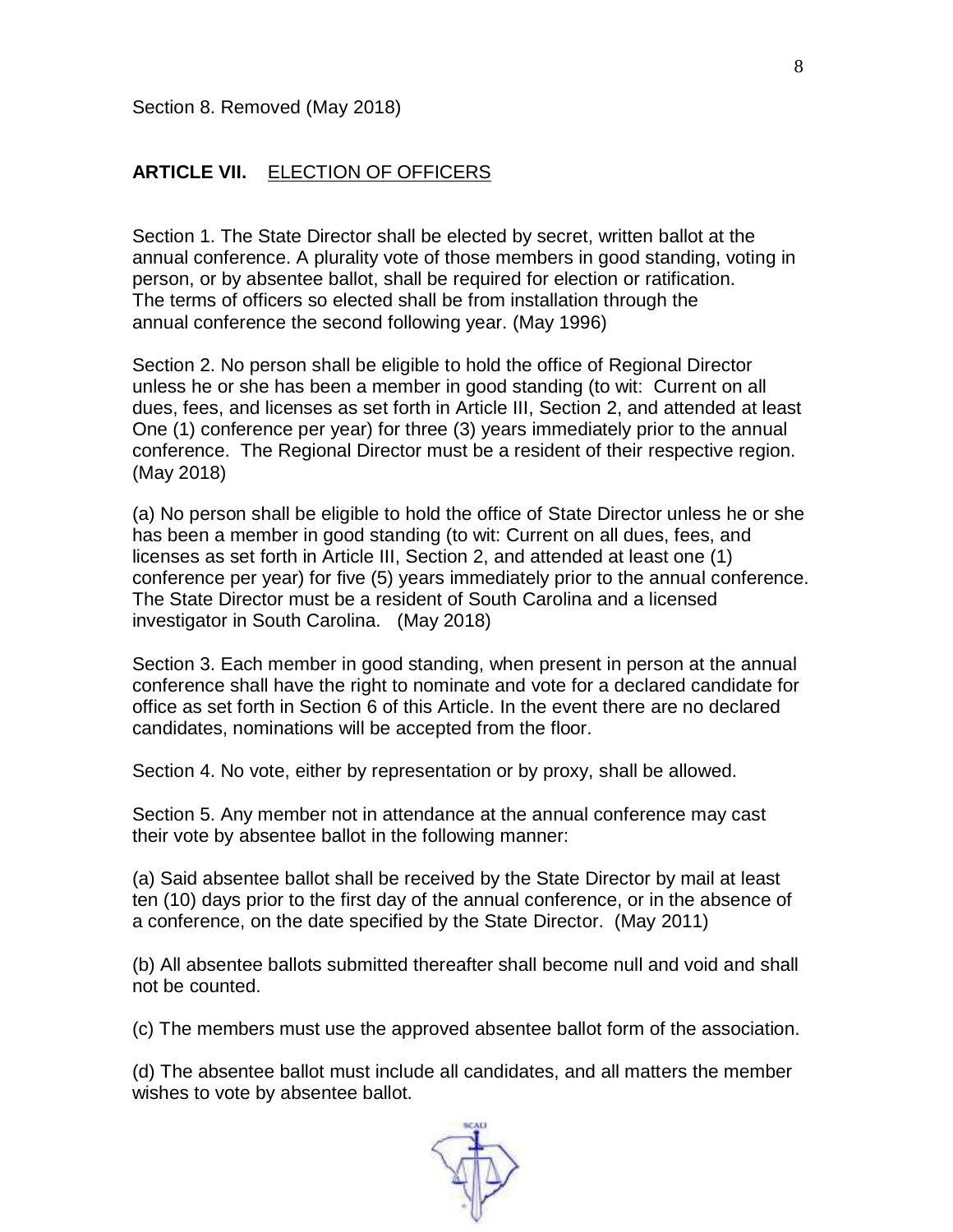(e) All absentee ballots will be counted by the State Director's designee. (May 2018)

(f) Absentee ballot directions must be adhered to exactly as indicated on the absentee ballot, otherwise, the ballot becomes null and void. (May 2018)

Section 6. Any member desiring to become a candidate for an elected office within the association, must adhere to the following, to wit:

a) Any State Director candidate must announce his or her candidacy to members of the association sixty (60) days prior to the annual conference. The notification shall be by letter or electronic written communication. (January 2012)

b) Any Regional Director Candidate shall notify the members in their regions of their declared candidacy sixty (60) days prior to the annual conference. The notification shall be by letter or electronic written communication. (May 2018)

c) All declared candidates for office must disclose all criminal convictions within the last ten years for which the court-imposed sentence could have been thirty (30) days or more. (May 2009)

(d) Any declared candidate for office who is found in the affirmative of Section 6 (c) shall be deemed unsuitable for office. (May 2009)

Section 7. A vacancy created in an elected office shall, except where otherwise provided for in this Constitution, be filled for the unexpired term of office by a majority vote of the Executive committee except those vacancies created at a regular annual conference which shall be filled by a vote of the majority of the members present. The vote may be taken by a poll of the members of the Executive Committee through correspondence by the State Director.

Section 8. Each Region is to elect a Regional Director at the annual conference.

Section 9. The Association shall publish the names and brief statements submitted by the candidates, provided such announcement is received by the State Director at least (60) days prior to the election.

Section 10. In the event of a tie for a Regional Director's position, a re-count will be taken. If still a tie, the State Director will have the five non-affected Regional Directors take a vote to break the tie. In the event it is the State Director the same will be held. (January 2012)

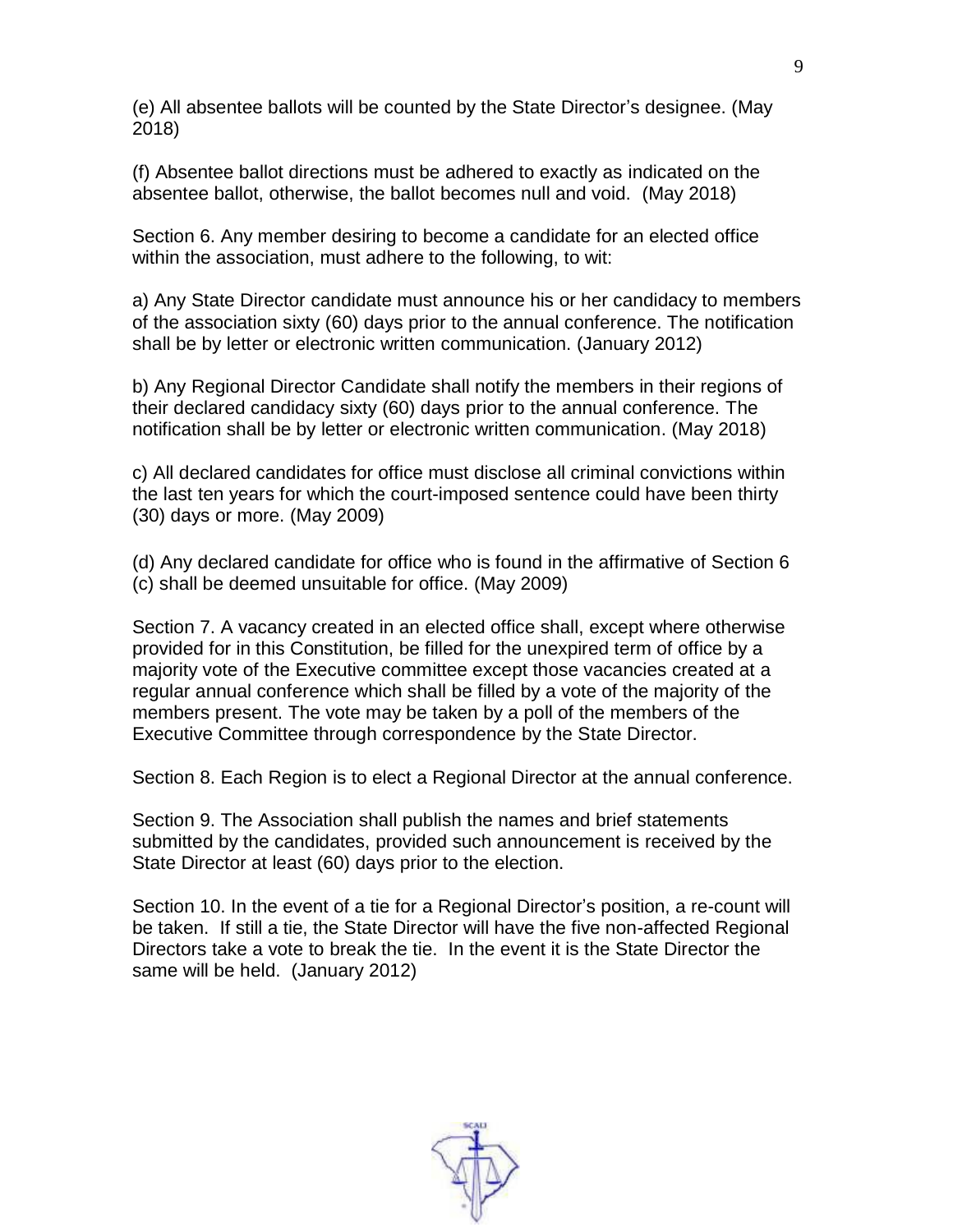## **ARTICLE VIII.** DISCIPLINE

Section 1. Any member or officer of this association may be suspended or expelled by the Executive Committee, from this association or office held therein, for unethical or unlawful behavior, or when his or her conduct is likely to endanger or injure the interest, welfare and character of the association or violates this Constitution or By-laws set out there after, or the Code of Ethics adopted by this association.

Section 2. Any member in good standing may prefer charges against another member or officer by filing with the State Director a written complaint signed by the member, demanding a hearing in reference to the offending member, stating the nature of the offense.

## **ARTICLE IX.** REINSTATEMENT

Any member suspended or expelled can only be reinstated or reaccepted as a member of this association by a two-thirds (2/3) vote of the Executive Committee.

## **ARTICLE X.** DUES

Section 1. The annual dues of this association shall be determined by a vote of the membership at the annual conference. The fiscal year covering the payment of dues shall be January 1 to December 31 of the year. The Due Date for membership renewal fees shall be December 31 of the year immediately prior to the renewal year. (May 2004)

Section 2. Any member whose dues for the current year have not been paid by the "Due Date" shall be classified as delinquent. A delinquent late fee of \$25 will be assessed after January 31. Any member that has not renewed his/her membership by the end of February 28 shall be terminated.

Section 3. Upon payment of all dues and fees, current and past, any member will be restored to membership upon the recommendation of the Membership Committee.

Section 4. Any member may be exempted from the provisions of section 2 of this Article, concerning delinquency of dues, provided they submit in writing reasons for the same, and such reasons are approved by the State Director and/or the Membership Committee.

Section 5. The State Director may be exempted from the provisions of Section 1 and 2 of this Article as his or her dues are waived for the year for which he or she holds office. Lifetime members are exempted from payment of membership dues. (May 2004)

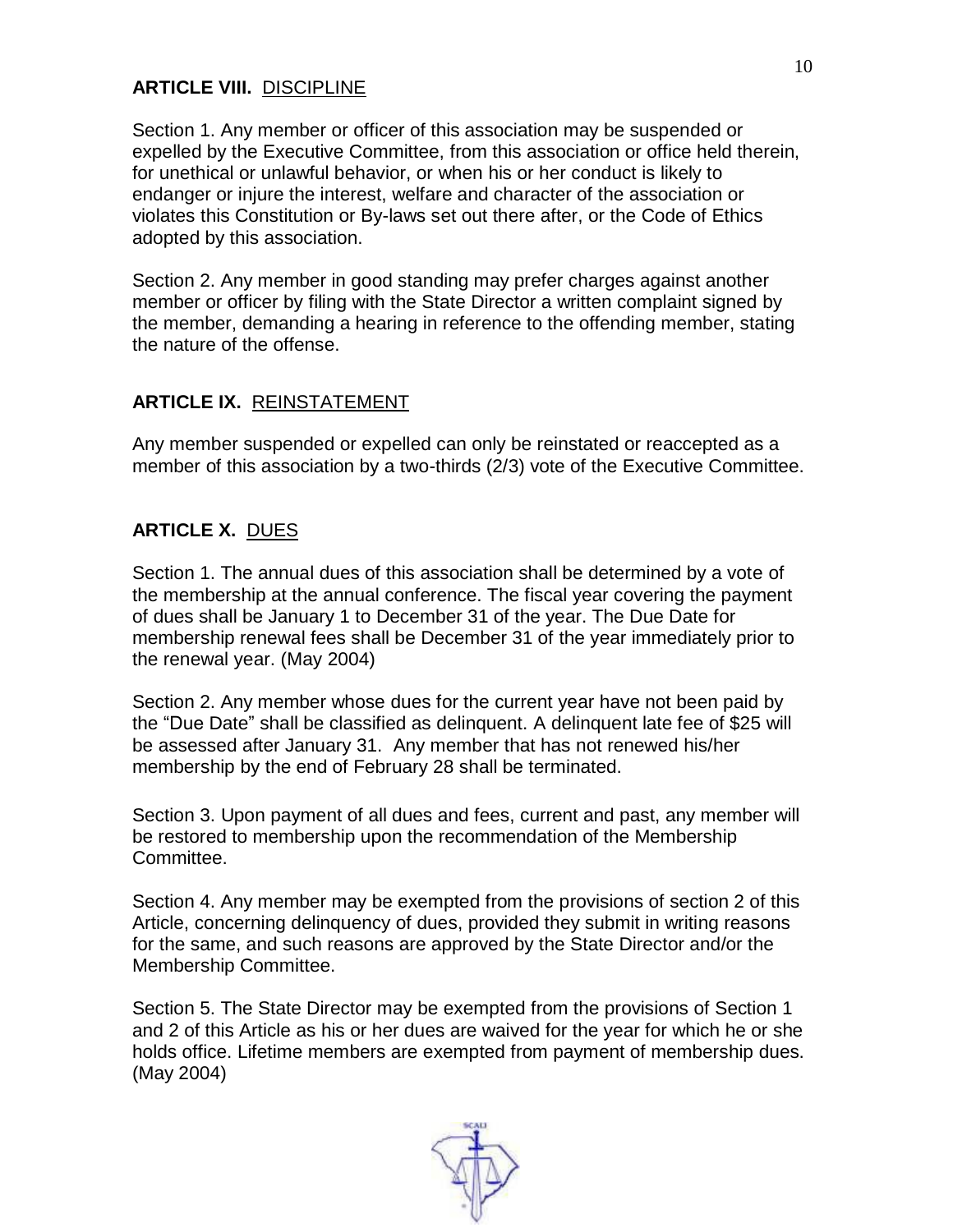Section 6. REMOVED (January 30, 2012)

Section 7. New members submitting applications for membership during the first half of the fiscal year, January 1 through June 30, will be required to pay full years' dues. After that new applicants applying for membership after the first half of the year will be permitted to pay 1/2 of the annual dues.

#### **ARTICLE XI.** (Removed May 2018)

#### **ARTICLE XII.** AMENDMENTS TO THE CONSTITUTION

Section 1. The constitution can be amended by affirmative vote of two-thirds (2/3) of the general membership voting when present at the annual meeting of the association or when deemed necessary to have a special vote by the State Director with majority consent of the Executive Committee. (May 2018)

Section 2. Any proposed amendments to the SCALI constitution will be submitted to the general membership for voting by the Executive Committee after discussion and approval of the Executive Committee. (May 2010)

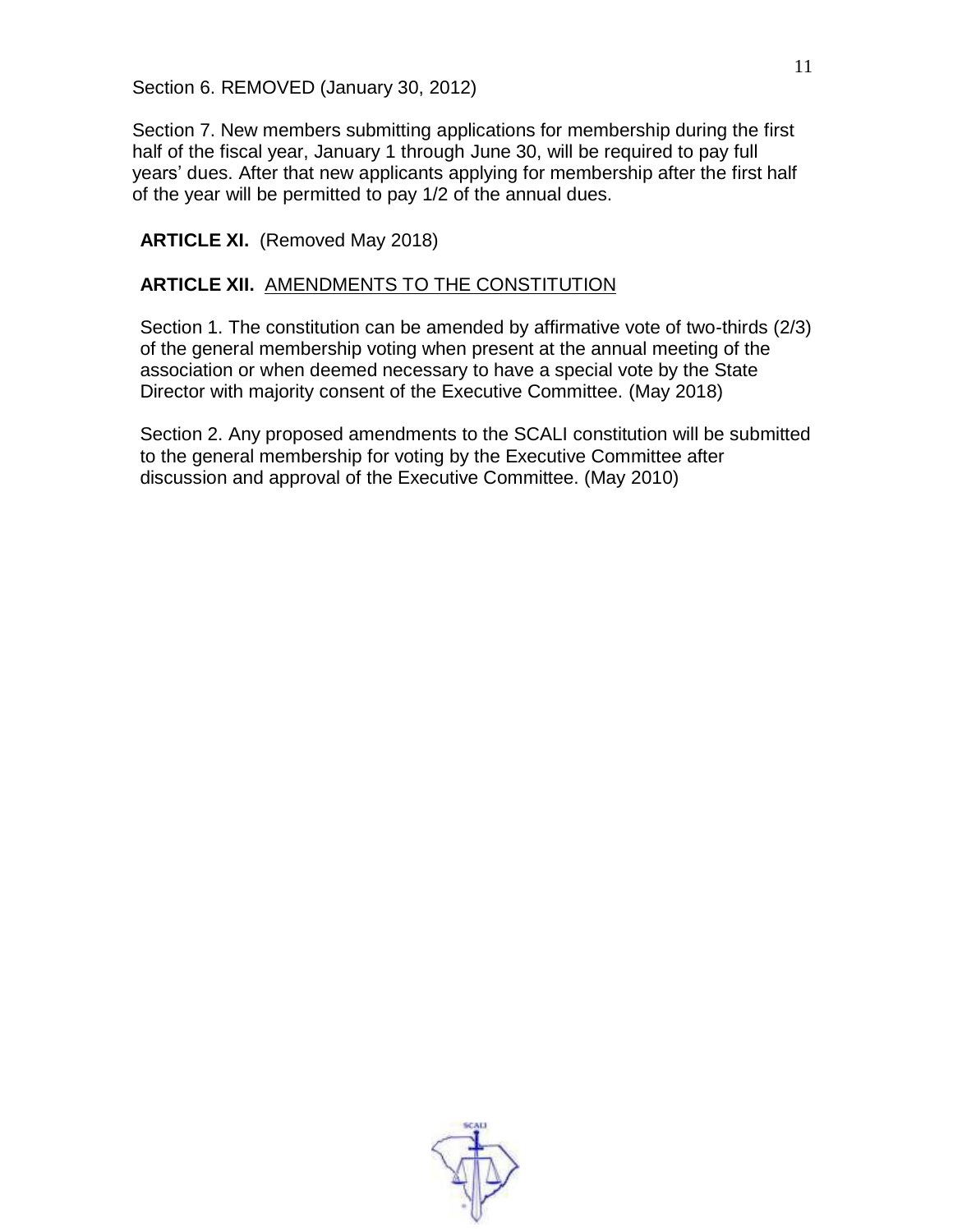## **South Carolina Association of Legal Investigators, Inc.**

## **By-laws and/or Executive Orders**

I.

The dues for regular and associate membership of this association are One Hundred (\$100.00) Dollars per annum. (February 2018).

## II.

No member shall act as an official spokesperson for the Association without the approval of the State Director of the Association.

## III.

Members, their business partners and/or employees must confine their investigative work to conform to any existing laws of the State of South Carolina and/or localities where they operate.

## IV.

All meetings and assemblies of the association will be governed by procedures as outlined in the "Robert's Rules of Order" except where there may be a conflict with the Constitution or By-laws adopted by the Association.

## V.

All written requests for information from non-members will be answered with expediency, completeness, and without bias by an officer of this Association.

VI.

Reports of each annual conference shall be distributed to the membership promptly. Each member shall also be furnished with at least one report annually of the financial conditions of the Association, which will include all expenditures, assets and liabilities of the Association at the time of the report. This required report shall be furnished to the membership via the Association website. (February 2018)

## VII.

Any member of this Association who is convicted of a felony offense during the time of his or her membership, shall, upon such conviction, automatically cease to be a member.

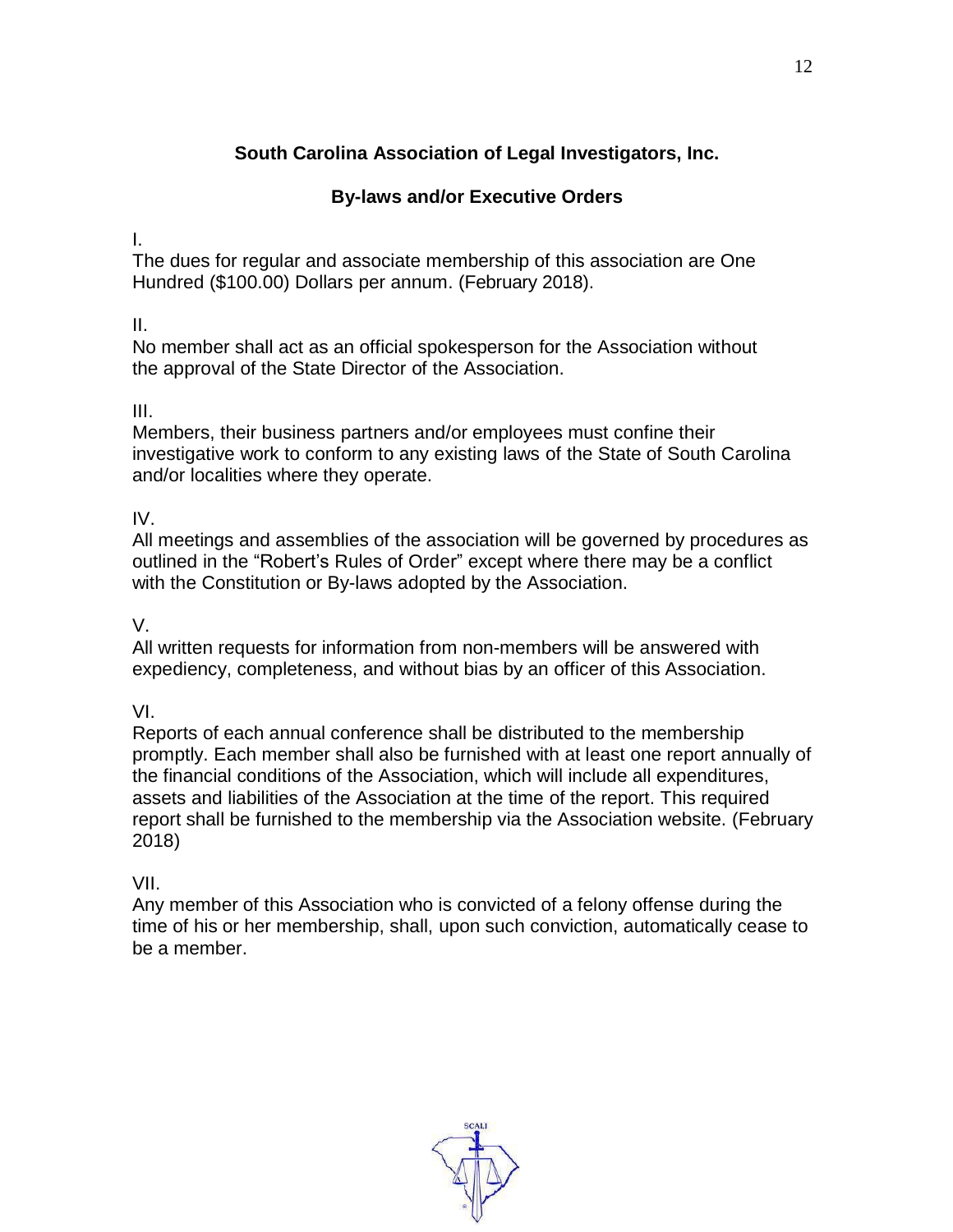#### VIII.

The non-refundable fee for a new application will be Fifty (\$50.00) Dollars, except in cases where the applicant is from a firm or agency already having a member in good standing, in which case the application fee will be Fifteen (\$15.00) Dollars. All application fees shall not be refundable. (Oct 2002)

#### IX.

The address of the principal office of the Association shall be as designated by the State Director. (May 2004)

## X.

Members of this Association may, at their option, possess a South Carolina Constable Commission, as long as such a commission will not interfere with, or cause a conflict of interest, in any case investigation in which a member possessing such a commission is participating in activities contrary to the best interest of this Association. (May 1994)

## XI.

Discipline and grievance procedures are adopted into these By-laws by reference and are attached hereto. (January 2003)

## XII.

An Association Secretary may be hired at the State Director's discretion as approved by the Association Membership (January2012). The duties of the Association Secretary shall be the typing of letters, brochures, registration forms, and such other forms as needed by the State Director in the operation of this Association. The Association Secretary is to be hired at the State Director's discretion and is to be compensated at an hourly fee not to exceed \$15.00 p/hour. A court reporter may be hired at the discretion of the State Director. (February 2018)

## XIII.

A Life Member may, at his/her option, waive registration fees for association sponsored events, such as seminars and conferences if such a life member has served a minimum of Ten (10) years as an officer of this Association (May 2004)

XIV.

Listserv rules and guidelines are adopted into these By-Laws by reference and are attached hereto. (May 2005)

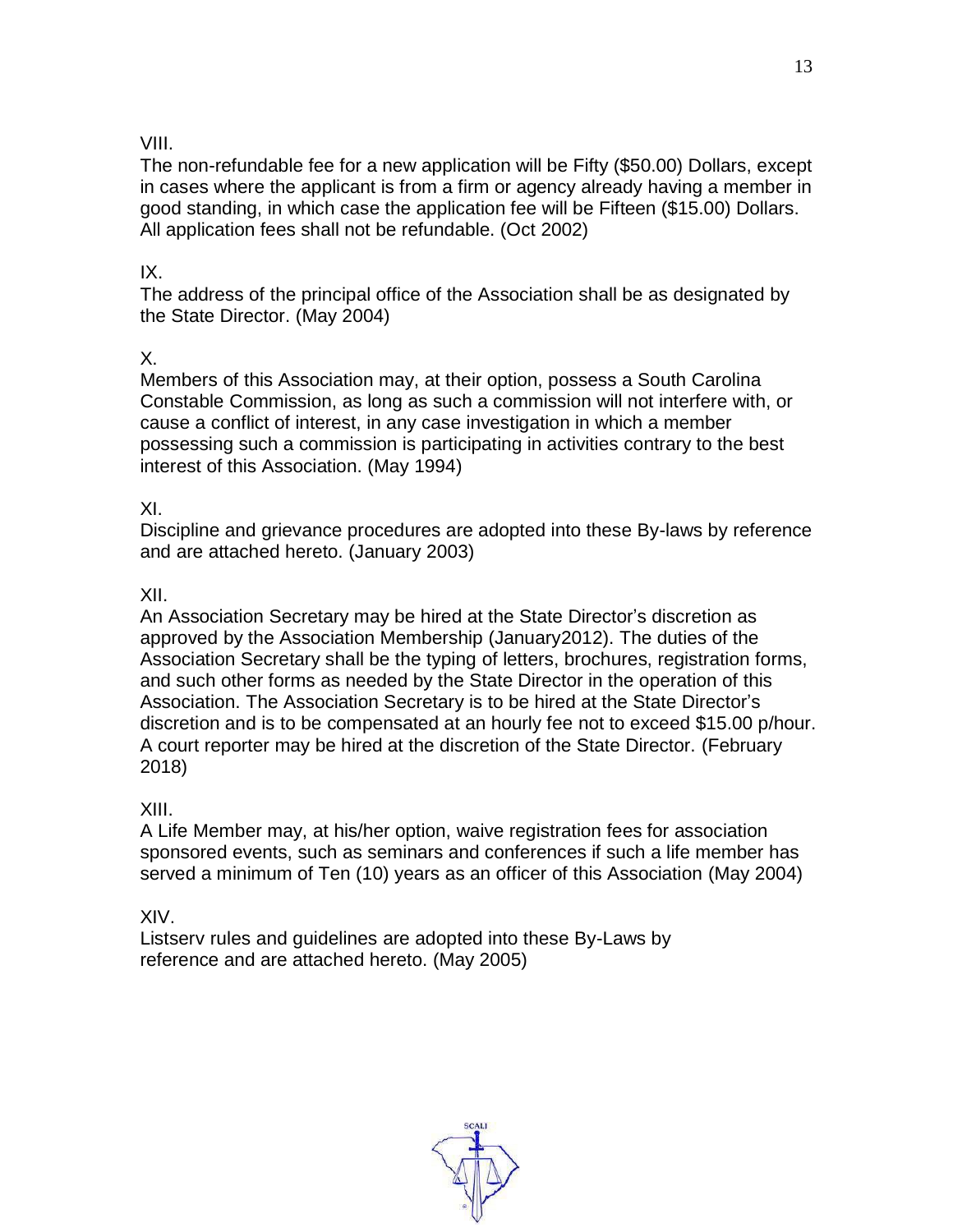## XV.

The Association Webmaster must be a SCALI member in good standing. The Association Webmaster shall be appointed by the State Director subject to approval of the Executive Committee. The Association Webmaster shall maintain the Association's web site and the member's list-serve in a timely manner. This includes answering all web generated requests for Association information in a timely and professional manner. The Association Webmaster shall be paid a quarterly stipend in an amount as set forth by the Association's Executive Committee. This amount shall be one hundred fifty dollars (\$150.00). (February 2018)

XVI.

The State Director shall be paid a quarterly stipend in an amount as set forth by the Association's Executive Committee. This amount shall be five hundred dollars (\$500.00). (February 2018)

XVII. Removed. (February 2018)

XVIII.

The conference host and co-host will have their conference registration fees waived. (Mar 2011)

XIX.

Training conferences, seminars, or sessions may be held throughout the year at the discretion of the Executive Committee. (February 2018)

XX.

All Executive Committee minutes shall be recorded and kept on the Executive Committee section of the website. (February 2018)

XXI

All General Membership meeting minutes shall be recorded and kept on the member section of the website. (February 2018)

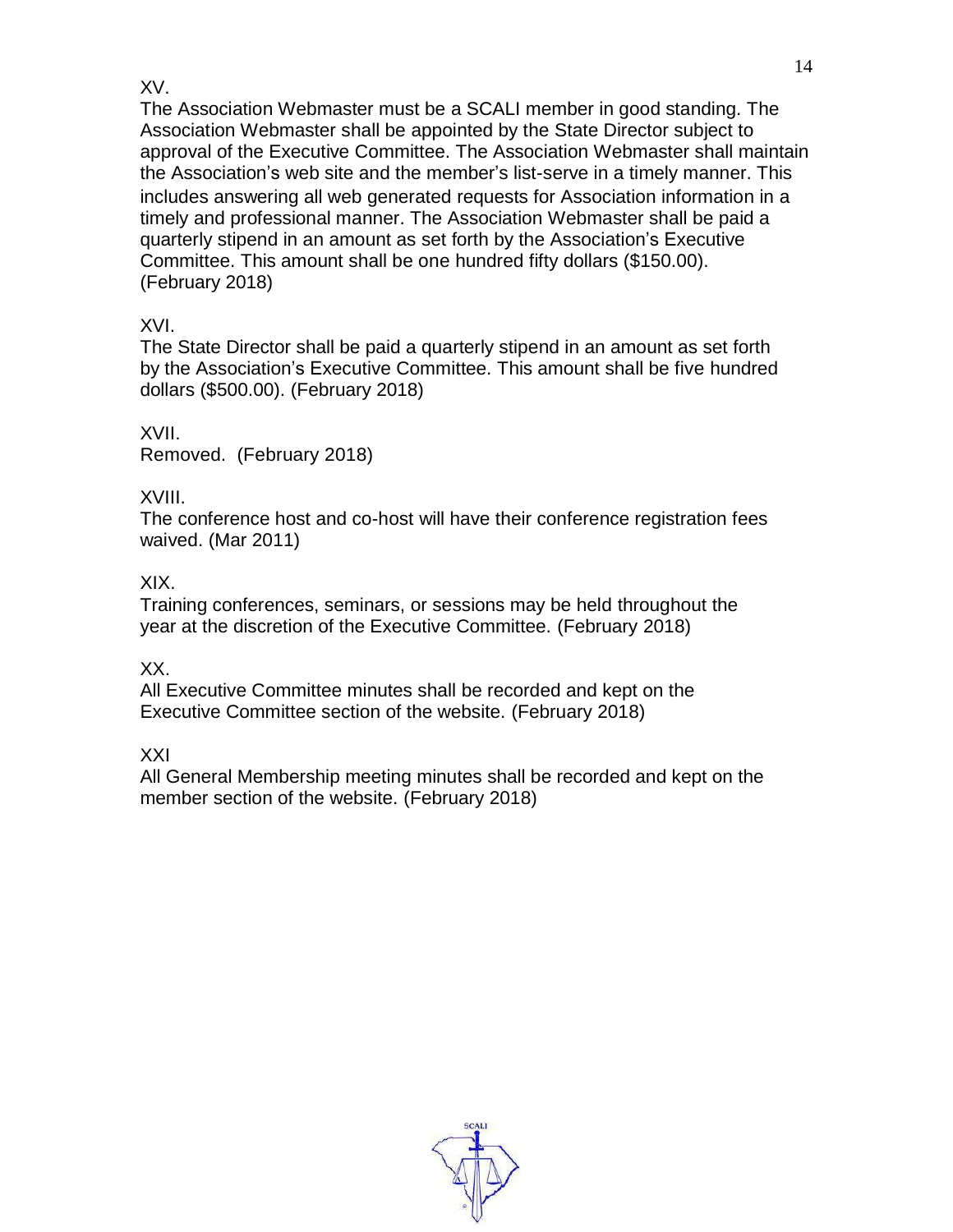#### **ATTACHMENT 1 (Article XI of By-laws and/or Executive Orders)**

#### **SOUTH CAROLINA ASSOCIATION OF LEGAL INVESTIGATORS**

#### **ETHICS PROCEDURES**

1. Ethics Committee:

The South Carolina Association of Legal Investigators (SCALI) Ethics Committee is charged with investigating and resolving all properly submitted complaints regarding violations of the SCALI Code of Ethics by SCALI Members.

a. The Ethics Committee (hereinafter referred to as "the Committee") shall consist of at least four (4) SCALI members, each in good standing, each having been a SCALI member in good standing for no less than three (3) years. Each member of the Committee shall be appointed by the State Director and shall serve at the pleasure of the State Director.

b. Members of the Committee cannot serve on the Executive Committee at the same time.

c. The Committee Chairman shall be appointed by the State Director.

2. Complaint Procedures:

All complaints must be in writing and sent to the State Director, and must:

a. State the name of the individual making the complaint (hereinafter referred to as the "Complainant") and signed by same;

b. State the name of the SCALI member about which the complaint is being made (hereinafter referred to as the "Respondent"); and state the alleged violation of the SCALI Ethics Code.

c. The Respondent will be notified by Certified Mail by the State Director within Thirty (30) days of the receipt of the complaint. Such notification shall be in writing and include the violation alleged and shall include the name of the Complainant and a copy of the complaint. The Respondent shall have Thirty (30) days to respond in his/her defense.

d. During the pendency of the investigation of a complaint neither the content nor the fact that a complaint has been made will be divulged to anyone unless necessary to investigate the complaint.

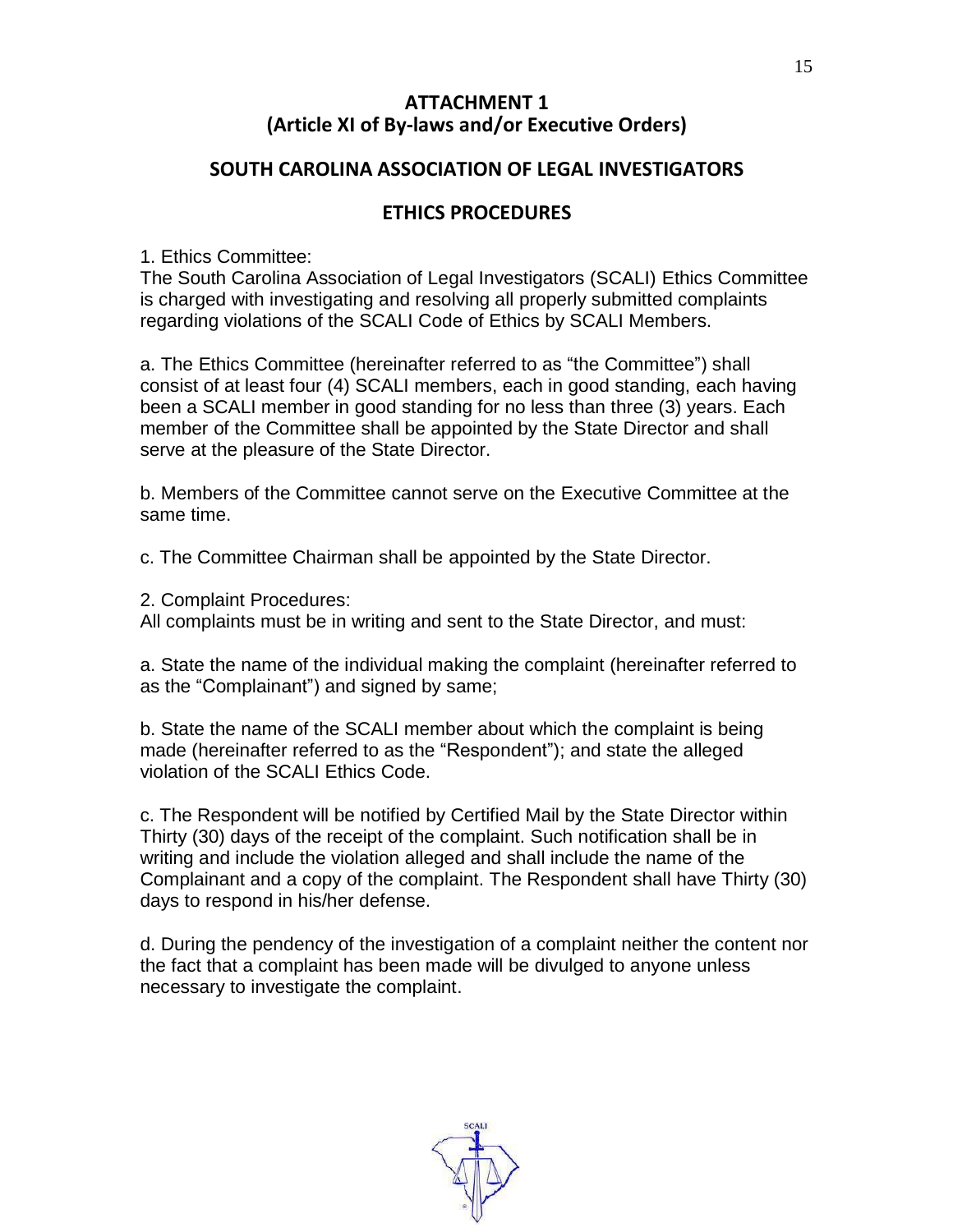e. All complaints will be investigated, in a timely manner, by the Committee who shall forward its final decision, in writing, to the SCALI State Director and the Executive Committee for final approval. The Complainant and the Respondent will, upon final approval, receive a copy of the final decision.

f. Upon determination that a complaint is unfounded the Committee will notify the State Director and the Executive Committee and the Complainant and the Respondent. At that point the complaint and the investigative results will become sealed and not disclosed to anyone.

3) Findings:

Upon finding that a SCALI member has violated the Code of Ethics, and the findings have been approved by the Executive Committee, one or more forms of punishment shall

be available to the Executive Committee:

a. Private Reprimand. The Respondent shall receive a reprimand, in writing, outlining the violation committed by the Respondent. A private reprimand shall not be disclosed to anyone without unanimous approval of the Committee members who determined the complaint to be founded, and the final approval by the Executive Committee.

b. Public Reprimand. The respondent shall receive a public reprimand in writing. The public reprimand shall outline the violation committed by the Respondent. A public reprimand and the violation committed by the Respondent shall be made public and to all SCALI members via the official SCALI publication and by the SCALI email, e-group and any other source as determined by the Executive Committee.

c. Termination of Membership. The Respondent shall have his/her SCALI membership terminated immediately and he/she will not be eligible for membership in SCALI for Five (5) years from the date of the membership termination. The Respondent will be notified, in writing, of such membership termination. Membership termination and the violation(s) committed by the Respondent shall be made public and to all SCALI members via the official SCALI publication and by the SCALI email, e-group and any other source as determined by the Executive Committee.

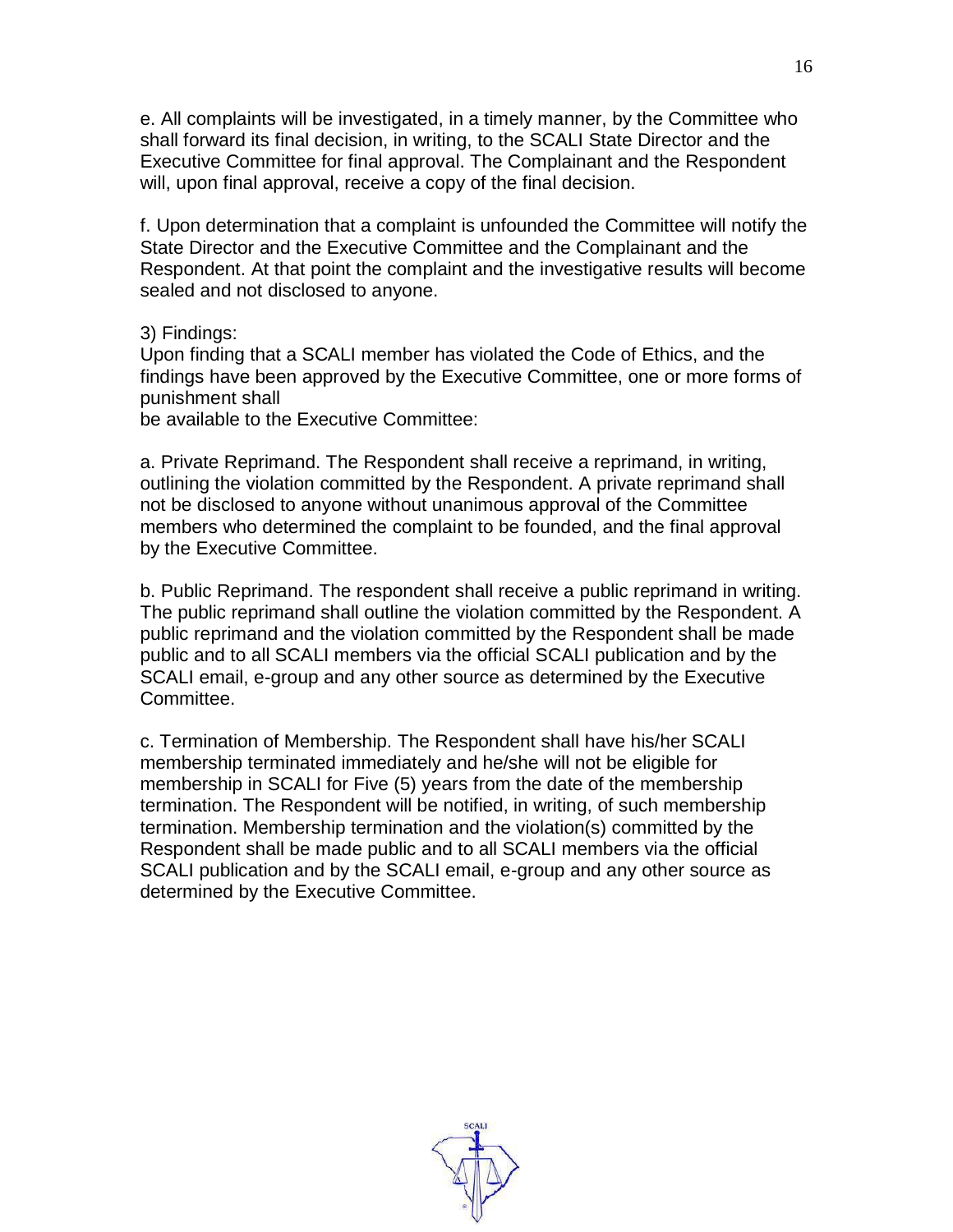#### 4. Appeals Procedure:

The procedure for appealing a decision by the Committee, and the final decision by the Executive Committee shall be as follows:

a. Respondents have Thirty (30) days, from the date of mailing of the Committee's decision, to appeal. Appeals must be made in writing to the SCALI State Director.

b. The SCALI Executive Committee may overturn the Committee's decision by majority vote. If overturned the decision will be resubmitted to the Committee for further consideration.

c. If no appeal is filed within Thirty (30) days of mailing to the Respondent, the decision of the Executive Committee becomes final. Approved and Adopted by the Executive & Grievance Committees on January 17, 2003.